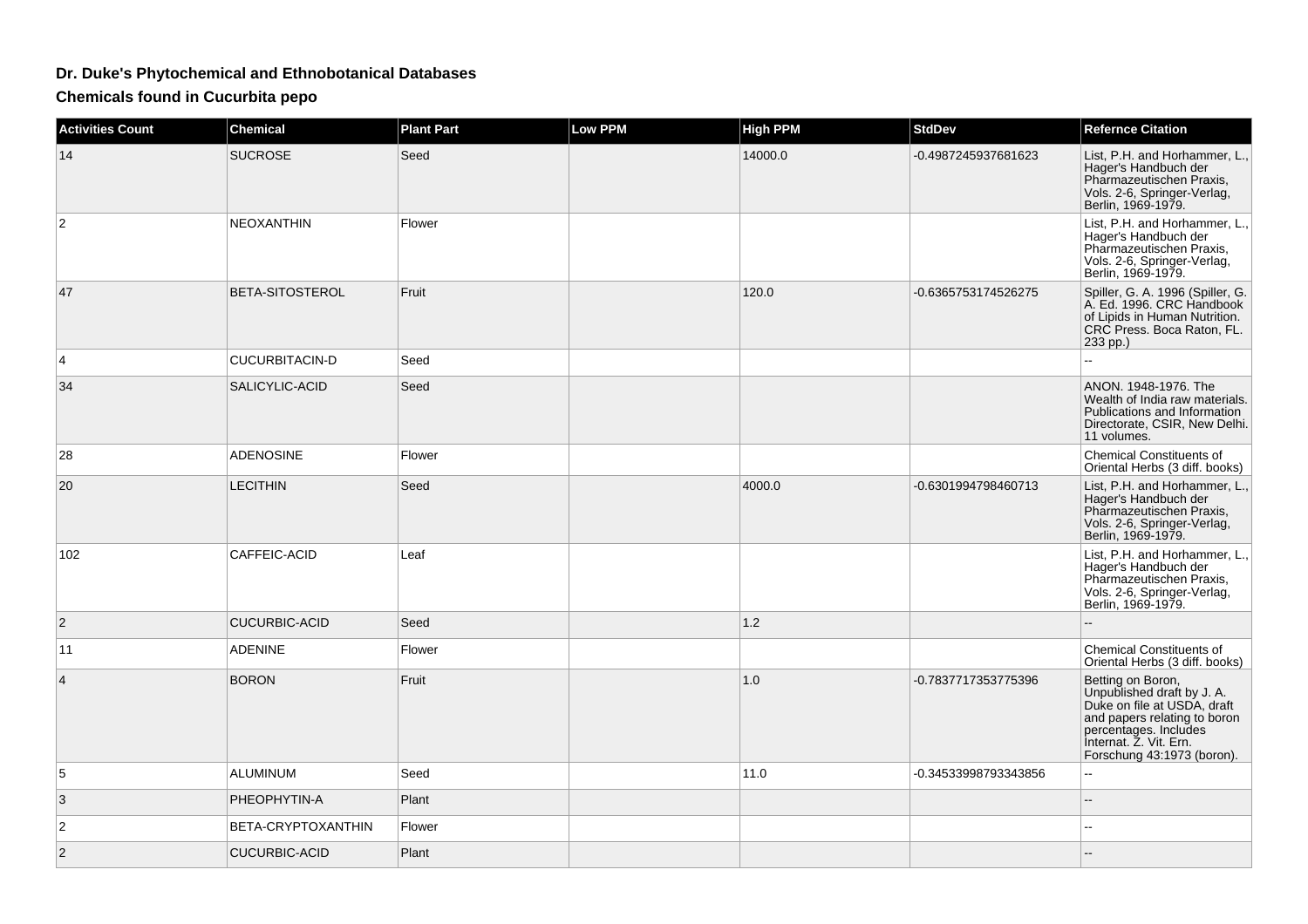| <b>Activities Count</b> | <b>Chemical</b>                    | <b>Plant Part</b>      | <b>Low PPM</b> | <b>High PPM</b> | <b>StdDev</b>        | <b>Refernce Citation</b>                                                                                                               |
|-------------------------|------------------------------------|------------------------|----------------|-----------------|----------------------|----------------------------------------------------------------------------------------------------------------------------------------|
| 47                      | BETA-SITOSTEROL                    | Seed                   |                |                 |                      | List, P.H. and Horhammer, L.,<br>Hager's Handbuch der<br>Pharmazeutischen Praxis,<br>Vols. 2-6, Springer-Verlag,<br>Berlin, 1969-1979. |
| 9                       | OXALIC-ACID                        | Juice                  |                | 400.0           |                      | List, P.H. and Horhammer, L.,<br>Hager's Handbuch der<br>Pharmazeutischen Praxis,<br>Vols. 2-6, Springer-Verlag,<br>Berlin, 1969-1979. |
| 24                      | <b>PECTIN</b>                      | Seed                   |                | 30000.0         | -0.08222588577632582 | Bisset, N.G., ed. 1994.<br>Herbal Drugs and<br>Phytopharmaceuticals. CRC<br>Press. Boca Raton, FL. 566<br>pp.                          |
| $\overline{2}$          | <b>CAMPESTEROL</b>                 | Seed                   |                |                 |                      | $\overline{\phantom{a}}$                                                                                                               |
| $\overline{2}$          | <b>CRYPTOXANTHIN</b>               | Flower                 |                |                 |                      | List, P.H. and Horhammer, L.,<br>Hager's Handbuch der<br>Pharmazeutischen Praxis,<br>Vols. 2-6, Springer-Verlag,<br>Berlin, 1969-1979. |
| 15                      | <b>TRIGONELLINE</b>                | <b>Sprout Seedling</b> |                |                 |                      | List, P.H. and Horhammer, L.,<br>Hager's Handbuch der<br>Pharmazeutischen Praxis,<br>Vols. 2-6, Springer-Verlag,<br>Berlin, 1969-1979. |
| $\overline{2}$          | ALPHA-SPINASTEROL                  | Seed                   |                |                 |                      |                                                                                                                                        |
| 5                       | <b>ORNITHINE</b>                   | Flower                 |                |                 |                      | <b>Chemical Constituents of</b><br>Oriental Herbs (3 diff. books)                                                                      |
| 15                      | <b>LUTEIN</b>                      | Flower                 |                |                 |                      |                                                                                                                                        |
| 176                     | <b>QUERCETIN</b>                   | Leaf                   |                |                 |                      | List, P.H. and Horhammer, L.,<br>Hager's Handbuch der<br>Pharmazeutischen Praxis,<br>Vols. 2-6, Springer-Verlag,<br>Berlin, 1969-1979. |
| 22                      | GAMMA-AMINOBUTYRIC-<br><b>ACID</b> | Seed                   |                |                 |                      |                                                                                                                                        |
| 75                      | <b>KAEMPFEROL</b>                  | Leaf                   |                |                 |                      | List, P.H. and Horhammer, L.,<br>Hager's Handbuch der<br>Pharmazeutischen Praxis,<br>Vols. 2-6, Springer-Verlag,<br>Berlin, 1969-1979. |
| $\overline{4}$          | <b>TIN</b>                         | Seed                   |                | 23.0            | 2.787245020652214    | Pedersen, M. 1987.<br>Nutritional Herbology.<br>Pederson Publishing.<br>Bountiful, Utah. 377 pp.                                       |
| 22                      | <b>GABA</b>                        | Seed                   |                |                 |                      | $\sim$                                                                                                                                 |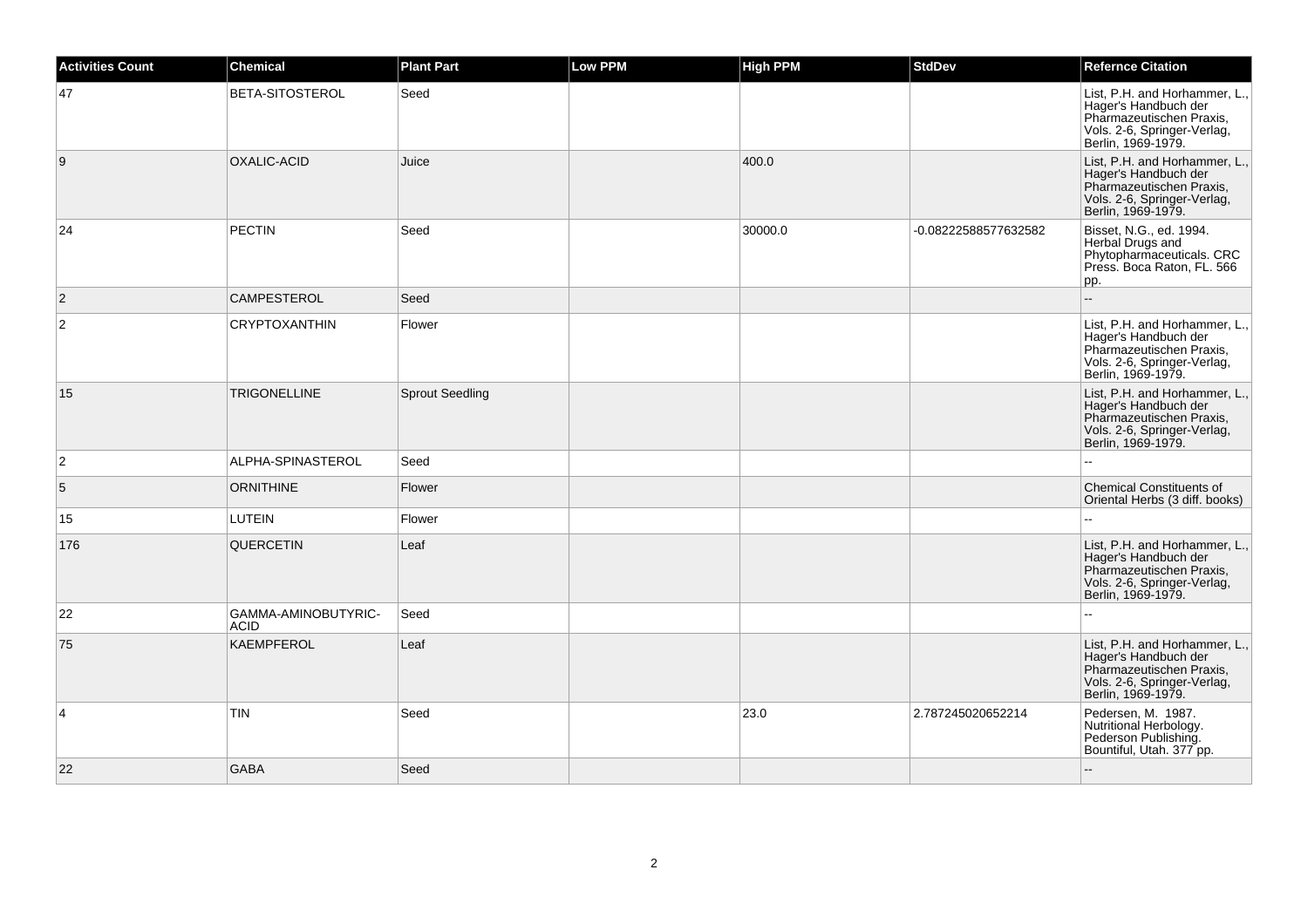| <b>Activities Count</b> | <b>Chemical</b>                               | <b>Plant Part</b> | <b>Low PPM</b> | High PPM | <b>StdDev</b>      | <b>Refernce Citation</b>                                                                                                                                                 |
|-------------------------|-----------------------------------------------|-------------------|----------------|----------|--------------------|--------------------------------------------------------------------------------------------------------------------------------------------------------------------------|
| $\overline{2}$          | ALPHA-SPINASTEROL                             | Flower            |                |          |                    | <b>Chemical Constituents of</b><br>Oriental Herbs (3 diff. books)                                                                                                        |
| 21                      | <b>LUPEOL</b>                                 | Flower            |                |          |                    | List, P.H. and Horhammer, L.,<br>Hager's Handbuch der<br>Pharmazeutischen Praxis,<br>Vols. 2-6, Springer-Verlag,<br>Berlin, 1969-1979.                                   |
| 5                       | <b>ZEAXANTHIN</b>                             | Flower            |                |          |                    |                                                                                                                                                                          |
| $\overline{2}$          | <b>COBALT</b>                                 | Seed              |                | 143.0    | 5.996171444060427  | Pedersen, M. 1987.<br>Nutritional Herbology.<br>Pederson Publishing.<br>Bountiful, Utah. 377 pp.                                                                         |
| $\overline{2}$          | <b>CRYPTOXANTHIN</b>                          | Seed              |                |          |                    |                                                                                                                                                                          |
| 3                       | <b>XANTHOPHYLL</b>                            | Flower            |                |          |                    | List, P.H. and Horhammer, L.,<br>Hager's Handbuch der<br>Pharmazeutischen Praxis,<br>Vols. 2-6, Springer-Verlag,<br>Berlin, 1969-1979.                                   |
| 24                      | <b>CHROMIUM</b>                               | Seed              |                | 17.0     | 1.7942136570807767 | Pedersen, M. 1987.<br>Nutritional Herbology.<br>Pederson Publishing.<br>Bountiful, Utah. 377 pp.                                                                         |
| $\overline{1}$          | 7BETA,12ALPHA-<br><b>DIHYDROXYKAURENOLIDE</b> | Seed              |                |          |                    | Jeffery B. Harborne and H.<br>Baxter, eds. 1983.<br>Phytochemical Dictionary. A<br>Handbook of Bioactive<br>Compounds from Plants.<br>Taylor & Frost, London. 791<br>pp. |
| $\overline{4}$          | SILICON                                       | Seed              |                |          |                    | Pedersen, M. 1987.<br>Nutritional Herbology.<br>Pederson Publishing.<br>Bountiful, Utah. 377 pp.                                                                         |
| $\overline{2}$          | VIOLAXANTHIN                                  | Flower            |                |          |                    | List, P.H. and Horhammer, L.,<br>Hager's Handbuch der<br>Pharmazeutischen Praxis,<br>Vols. 2-6, Springer-Verlag,<br>Berlin, 1969-1979.                                   |
| $\vert$ 1               | <b>CHOLESTEROL</b>                            | Plant             |                |          |                    | ä.                                                                                                                                                                       |
| 32                      | ALPHA-TOCOPHEROL                              | <b>Stem</b>       |                |          |                    |                                                                                                                                                                          |
| 32                      | ALPHA-TOCOPHEROL                              | Leaf              |                |          |                    | $\overline{a}$                                                                                                                                                           |
| 14                      | GAMMA-TOCOPHEROL                              | Seed              |                |          |                    |                                                                                                                                                                          |
| $\overline{7}$          | <b>GLUTATHIONE</b>                            | Root              |                |          |                    |                                                                                                                                                                          |
| 61                      | <b>FERULIC-ACID</b>                           | Plant             |                |          |                    |                                                                                                                                                                          |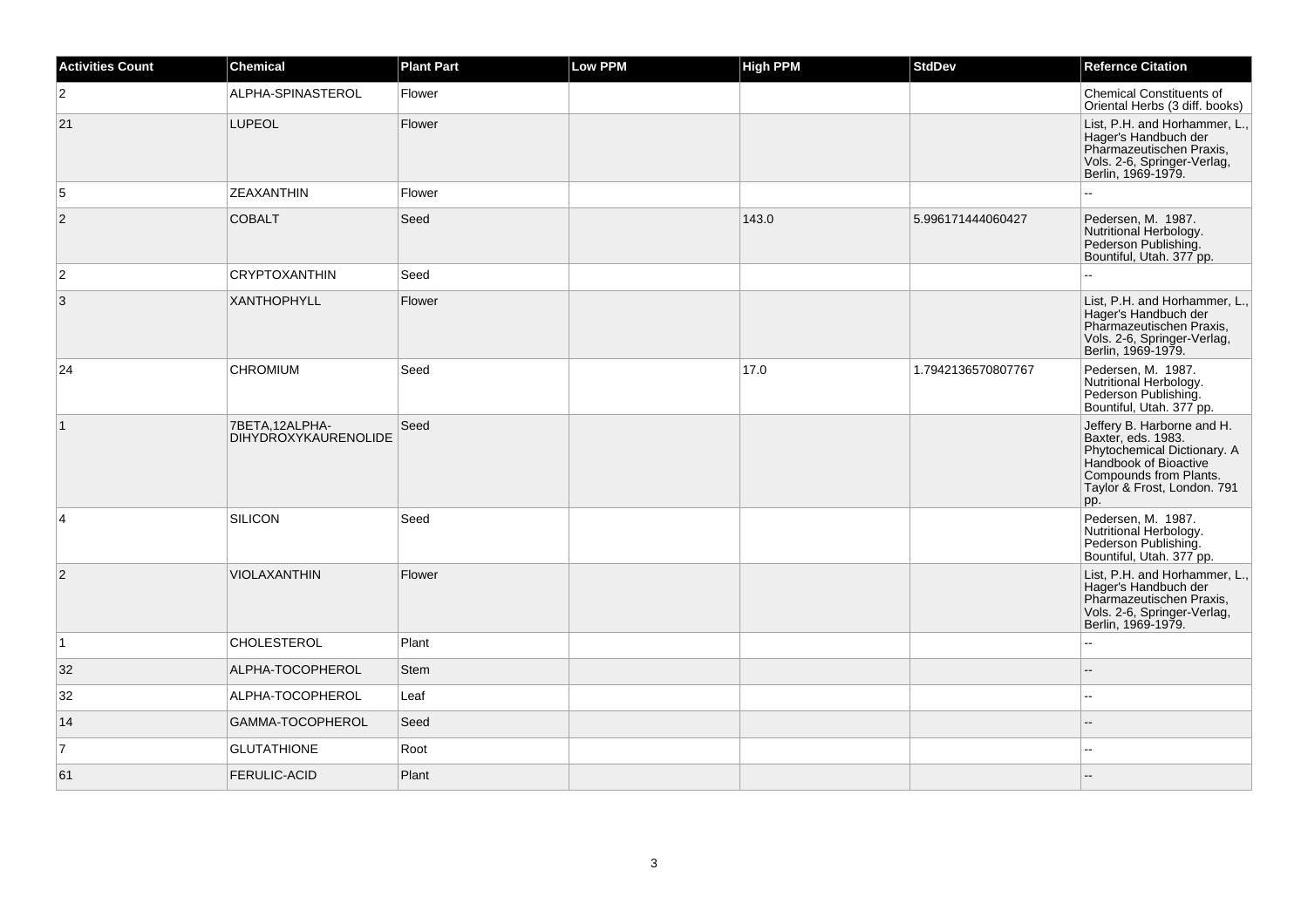| <b>Activities Count</b> | Chemical              | <b>Plant Part</b> | Low PPM | <b>High PPM</b> | <b>StdDev</b>        | <b>Refernce Citation</b>              |
|-------------------------|-----------------------|-------------------|---------|-----------------|----------------------|---------------------------------------|
| 12                      | <b>STIGMASTEROL</b>   | Seed              |         |                 |                      | $\overline{a}$                        |
| 10                      | <b>SQUALENE</b>       | Seed              |         |                 |                      | $-$                                   |
| 6                       | <b>CUCURBITACIN-I</b> | Seed              |         |                 |                      | ۵.                                    |
| 60                      | <b>SELENIUM</b>       | Seed              | 0.08    | 0.4             | -0.2598134032604234  | --                                    |
| 31                      | <b>THIAMIN</b>        | Flower            | 0.4     | 8.6             | 0.9634191805054287   | USDA's Ag Handbook 8 and<br>sequelae) |
| 31                      | <b>THIAMIN</b>        | Fruit             | 0.5     | 5.9             | 0.07261616317741888  | USDA's Ag Handbook 8 and<br>sequelae) |
| 15                      | <b>RIBOFLAVIN</b>     | Flower            | 0.7     | 15.0            | 2.063147597581711    | USDA's Ag Handbook 8 and<br>sequelae) |
| $\overline{7}$          | <b>SALICYLATES</b>    | Fruit             | 1.0     | 12.0            | -0.3023324705158085  |                                       |
| 15                      | <b>RIBOFLAVIN</b>     | Fruit             | 1.1     | 13.1            | 1.732758201315725    | USDA's Ag Handbook 8 and<br>sequelae) |
| 31                      | <b>THIAMIN</b>        | Seed              | 1.9     | 3.7             | -0.6881088248838246  | Ξ.                                    |
| 53                      | BETA-CAROTENE         | Seed              | 2.0     | 2.5             | -0.27303542142102893 | цü.                                   |
| 15                      | <b>RIBOFLAVIN</b>     | Seed              | 2.7     | 4.9             | 0.5272746510341323   | ш,                                    |
| 39                      | <b>NIACIN</b>         | Fruit             | 6.0     | 71.0            | 0.1377183481002988   | USDA's Ag Handbook 8 and<br>sequelae) |
| 6                       | <b>IRON</b>           | Flower            | 7.0     | 144.0           | -0.15678269834846398 | USDA's Ag Handbook 8 and<br>sequelae) |
| 39                      | <b>NIACIN</b>         | Flower            | 7.0     | 142.0           | 0.4676432168231639   | USDA's Ag Handbook 8 and<br>sequelae) |
| 53                      | BETA-CAROTENE         | Fruit             | 9.6     | 114.0           | 0.06955931690572935  | USDA's Ag Handbook 8 and<br>sequelae) |
| $\overline{7}$          | LAURIC-ACID           | Fruit             | 10.0    | 119.0           | -0.4440571804777033  | USDA's Ag Handbook 8 and<br>sequelae) |
| 32                      | ALPHA-TOCOPHEROL      | Fruit             | 10.0    | 119.0           | 0.7100689146464441   | USDA's Ag Handbook 8 and<br>sequelae) |
| $\overline{7}$          | LAURIC-ACID           | Flower            | 10.0    | 205.0           | 1.0                  | USDA's Ag Handbook 8 and<br>sequelae) |
| $\vert$ 1               | SODIUM                | Fruit             | 10.0    | 119.0           | -0.17266615010321906 | USDA's Ag Handbook 8 and<br>sequelae) |
| 53                      | BETA-CAROTENE         | Flower            | 12.0    | 240.0           | 3.0920238881774016   | --                                    |
| 12                      | <b>COPPER</b>         | Seed              | 14.0    | 25.0            | 0.9238769354282156   | -−                                    |
| 39                      | <b>NIACIN</b>         | Seed              | 14.0    | 22.0            | -0.6252053381989392  | Щ,                                    |
| 8                       | STEARIC-ACID          | Flower            | 20.0    | 410.0           | 0.8880673443552061   | USDA's Ag Handbook 8 and<br>sequelae) |
| 27                      | LINOLEIC-ACID         | Fruit             | 20.0    | 238.0           | -0.35204205108428127 | USDA's Ag Handbook 8 and<br>sequelae) |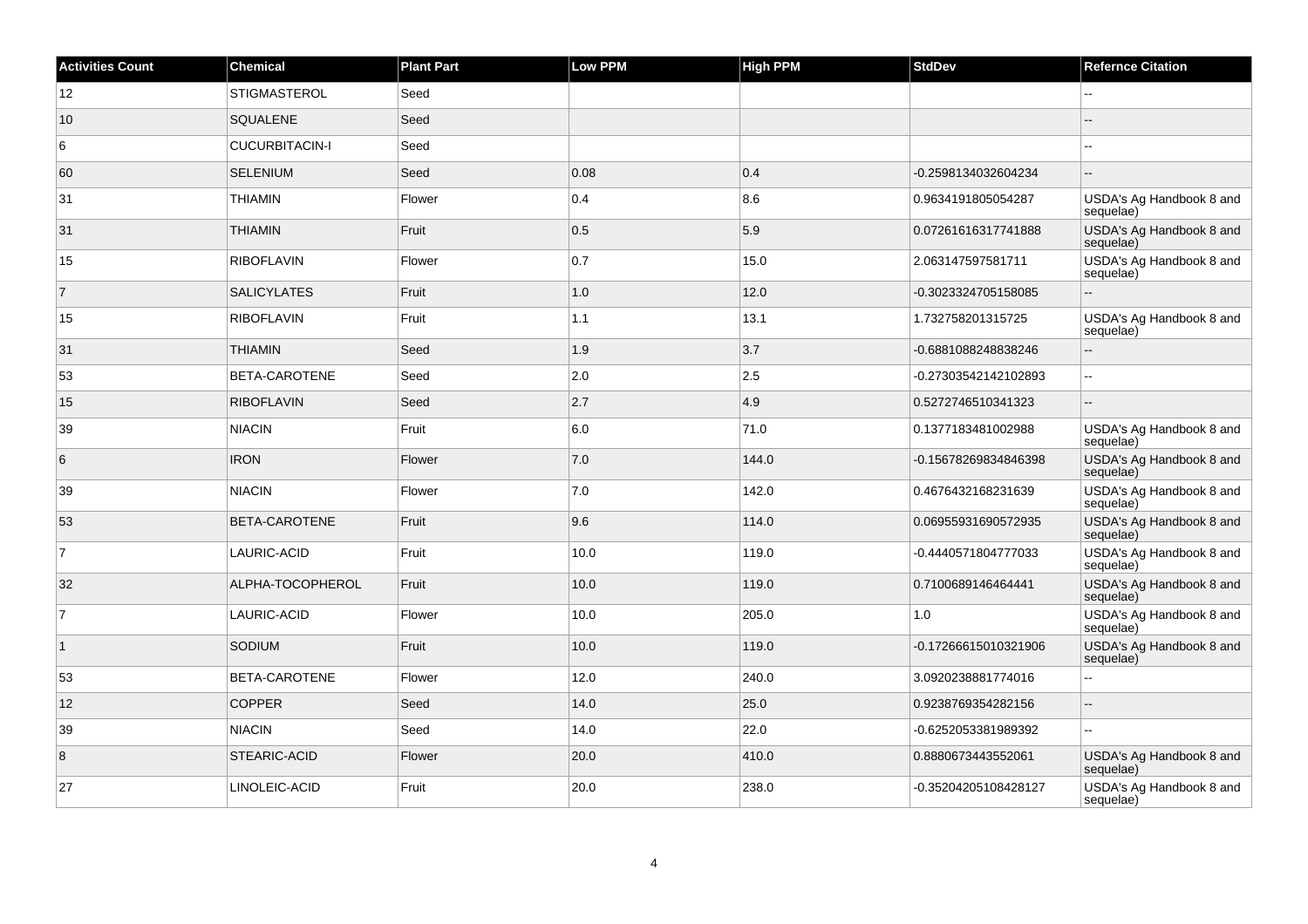| <b>Activities Count</b> | <b>Chemical</b>      | <b>Plant Part</b> | <b>Low PPM</b> | <b>High PPM</b> | <b>StdDev</b>         | <b>Refernce Citation</b>              |
|-------------------------|----------------------|-------------------|----------------|-----------------|-----------------------|---------------------------------------|
| 15                      | ALPHA-LINOLENIC-ACID | Flower            | 20.0           | 410.0           |                       | USDA's Ag Handbook 8 and<br>sequelae) |
| 27                      | LINOLEIC-ACID        | Flower            | 20.0           | 410.0           | -1.6272593881283386   | USDA's Ag Handbook 8 and<br>sequelae) |
| $\overline{2}$          | <b>CYSTINE</b>       | Fruit             | 30.0           | 700.0           | -0.3455775263586415   | $\overline{\phantom{a}}$              |
| 8                       | STEARIC-ACID         | Fruit             | 30.0           | 357.0           | -0.2555459149836314   | USDA's Ag Handbook 8 and<br>sequelae) |
| 15                      | ALPHA-LINOLENIC-ACID | Fruit             | 30.0           | 357.0           | -0.9907958760065699   | USDA's Ag Handbook 8 and<br>sequelae) |
| 18                      | OLEIC-ACID           | Flower            | 40.0           | 825.0           | -0.5618910849321588   | USDA's Ag Handbook 8 and<br>sequelae) |
| $\overline{4}$          | PUFA                 | Flower            | 40.0           | 825.0           | -1.0752762105747442   | USDA's Ag Handbook 8 and<br>sequelae) |
| 14                      | <b>MANGANESE</b>     | Seed              | 40.0           | 100.0           | 0.5789731987465522    |                                       |
| 6                       | <b>MYRISTIC-ACID</b> | Flower            | 50.0           | 1030.0          | 1.0                   | USDA's Ag Handbook 8 and<br>sequelae) |
| $\vert$ 1               | SODIUM               | Flower            | 50.0           | 1030.0          | -0.014204700953778359 | USDA's Ag Handbook 8 and<br>sequelae) |
| $\overline{4}$          | <b>PUFA</b>          | Fruit             | 50.0           | 595.0           | -0.7969298370757578   | USDA's Ag Handbook 8 and<br>sequelae) |
| $\overline{2}$          | PALMITOLEIC-ACID     | Flower            | 50.0           | 1030.0          |                       | USDA's Ag Handbook 8 and<br>sequelae) |
| 6                       | <b>MYRISTIC-ACID</b> | Fruit             | 60.0           | 714.0           | -0.23546018231743712  | USDA's Ag Handbook 8 and<br>sequelae) |
| 18                      | OLEIC-ACID           | Fruit             | 60.0           | 714.0           | -0.4752421241865289   | USDA's Ag Handbook 8 and<br>sequelae) |
| $ 2\rangle$             | PALMITOLEIC-ACID     | Fruit             | 60.0           | 714.0           | -0.21493257540335348  | USDA's Ag Handbook 8 and<br>sequelae) |
| 77                      | <b>ZINC</b>          | Seed              | 75.0           | 200.0           | 4.396731781476845     | $\sim$                                |
| 6                       | <b>IRON</b>          | Seed              | 86.0           | 200.0           | 0.2286303167080437    |                                       |
| 13                      | <b>MUFA</b>          | Flower            | 90.0           | 1855.0          | 0.9258200997725515    | USDA's Ag Handbook 8 and<br>sequelae) |
| 112                     | ASCORBIC-ACID        | Fruit             | 90.0           | 1071.0          | -0.21789744626053537  | USDA's Ag Handbook 8 and<br>sequelae) |
| 15                      | <b>METHIONINE</b>    | Fruit             | 110.0          | 1310.0          | 0.43282328158125916   | ω.                                    |
| 65                      | <b>MAGNESIUM</b>     | Fruit             | 120.0          | 1429.0          | -0.32448187054974087  | USDA's Ag Handbook 8 and<br>sequelae) |
| $\overline{2}$          | <b>PHYTOSTEROLS</b>  | Fruit             | 120.0          | 1428.0          | 0.621756970445516     | USDA's Ag Handbook 8 and<br>sequelae) |
| 29                      | <b>TRYPTOPHAN</b>    | Fruit             | 120.0          | 1800.0          | 1.3326475370102935    | $\sim$                                |
| 8                       | <b>TYROSINE</b>      | Fruit             | 130.0          | 5000.0          | 1.0696133056017336    | $\sim$                                |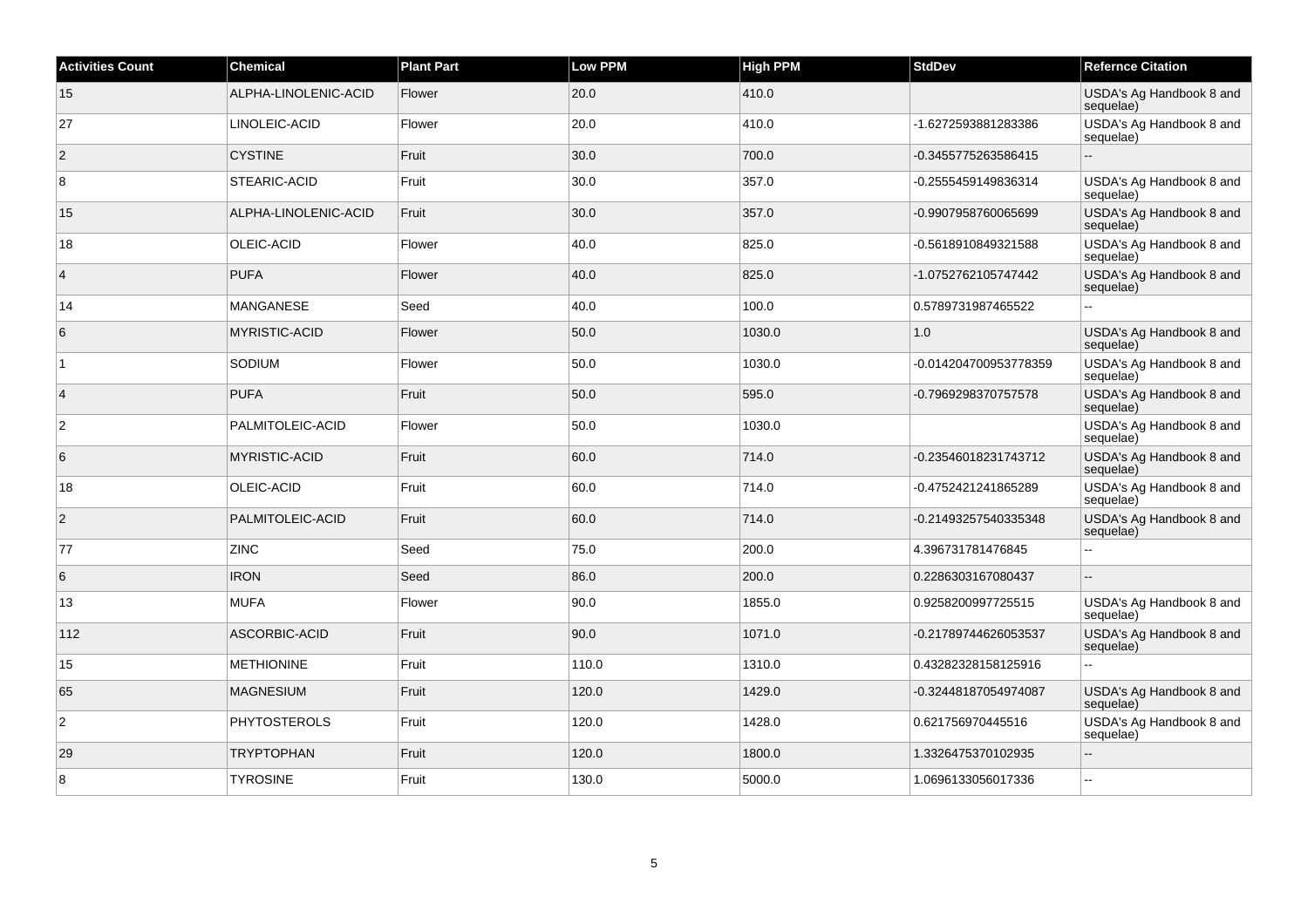| <b>Activities Count</b> | Chemical             | <b>Plant Part</b> | <b>Low PPM</b> | High PPM | <b>StdDev</b>         | <b>Refernce Citation</b>              |
|-------------------------|----------------------|-------------------|----------------|----------|-----------------------|---------------------------------------|
| 13                      | <b>MUFA</b>          | Fruit             | 130.0          | 1548.0   | -0.23146990776316503  | USDA's Ag Handbook 8 and<br>sequelae) |
| $\overline{7}$          | <b>HISTIDINE</b>     | Fruit             | 140.0          | 1905.0   | 0.13488863306666263   | $\overline{a}$                        |
| $\overline{1}$          | SODIUM               | Seed              | 180.0          | 193.0    | -0.4093447105551685   |                                       |
| 6                       | <b>MYRISTIC-ACID</b> | Seed              | 200.0          | 559.0    | -0.28868542415273796  | $\ddotsc$                             |
| 28                      | <b>CALCIUM</b>       | Fruit             | 210.0          | 2500.0   | -0.31297715768782586  | USDA's Ag Handbook 8 and<br>sequelae) |
| 65                      | <b>MAGNESIUM</b>     | Flower            | 240.0          | 4950.0   | 1.5450101513045418    | USDA's Ag Handbook 8 and<br>sequelae) |
| 28                      | <b>CALCIUM</b>       | Seed              | 240.0          | 2960.0   | -0.21789520636618454  |                                       |
| $\overline{4}$          | <b>THREONINE</b>     | Fruit             | 250.0          | 3452.0   | 0.18053609503349416   | L.                                    |
| 13                      | PALMITIC-ACID        | Flower            | 260.0          | 5360.0   | 1.5550797314583331    | USDA's Ag Handbook 8 and<br>sequelae) |
| 12                      | <b>GLYCINE</b>       | Fruit             | 270.0          | 8000.0   | 1.700314241568018     |                                       |
| 112                     | ASCORBIC-ACID        | Flower            | 280.0          | 5773.0   | 0.9425150784106588    | USDA's Ag Handbook 8 and<br>sequelae) |
| $\overline{3}$          | <b>ALANINE</b>       | Fruit             | 280.0          | 3333.0   | -0.14718903027260638  | USDA's Ag Handbook 8 and<br>sequelae) |
| $\overline{7}$          | PHENYLALANINE        | Fruit             | 300.0          | 3810.0   | 0.16793014424265534   |                                       |
| 3                       | <b>ISOLEUCINE</b>    | Fruit             | 310.0          | 3690.0   | 0.015676544764510515  | USDA's Ag Handbook 8 and<br>sequelae) |
| 3                       | <b>VALINE</b>        | Fruit             | 350.0          | 4165.0   | -0.059422351858102324 | USDA's Ag Handbook 8 and<br>sequelae) |
| 14                      | <b>ARGININE</b>      | Fruit             | 370.0          | 6429.0   | 0.5652801717537763    |                                       |
| 13                      | PALMITIC-ACID        | Fruit             | 370.0          | 4405.0   | -0.29695907602866173  | USDA's Ag Handbook 8 and<br>sequelae) |
| 28                      | <b>CALCIUM</b>       | Flower            | 390.0          | 8041.0   | 0.6281259672638968    | USDA's Ag Handbook 8 and<br>sequelae) |
| $\overline{7}$          | LAURIC-ACID          | Seed              | 440.0          | 472.0    | -0.5080982546591932   | USDA's Ag Handbook 8 and<br>sequelae) |
| $\overline{4}$          | <b>PHOSPHORUS</b>    | Fruit             | 440.0          | 5238.0   | 0.6141634764064872    | USDA's Ag Handbook 8 and<br>sequelae) |
| $\overline{1}$          | <b>SERINE</b>        | Fruit             | 440.0          | 6100.0   | 0.8674481392454163    | ÷.                                    |
| $\overline{2}$          | <b>LEUCINE</b>       | Fruit             | 460.0          | 5476.0   | 0.07968869127701686   | USDA's Ag Handbook 8 and<br>sequelae) |
| $\vert$ 4               | <b>LYSINE</b>        | Fruit             | 470.0          | 6429.0   | 0.5994486783586378    |                                       |
| $\overline{4}$          | <b>PHOSPHORUS</b>    | Flower            | 490.0          | 10100.0  | 2.686824447078974     | USDA's Ag Handbook 8 and<br>sequelae) |
| $\overline{2}$          | PALMITOLEIC-ACID     | Seed              | 990.0          | 1064.0   | -0.2729267504653296   | USDA's Ag Handbook 8 and<br>sequelae) |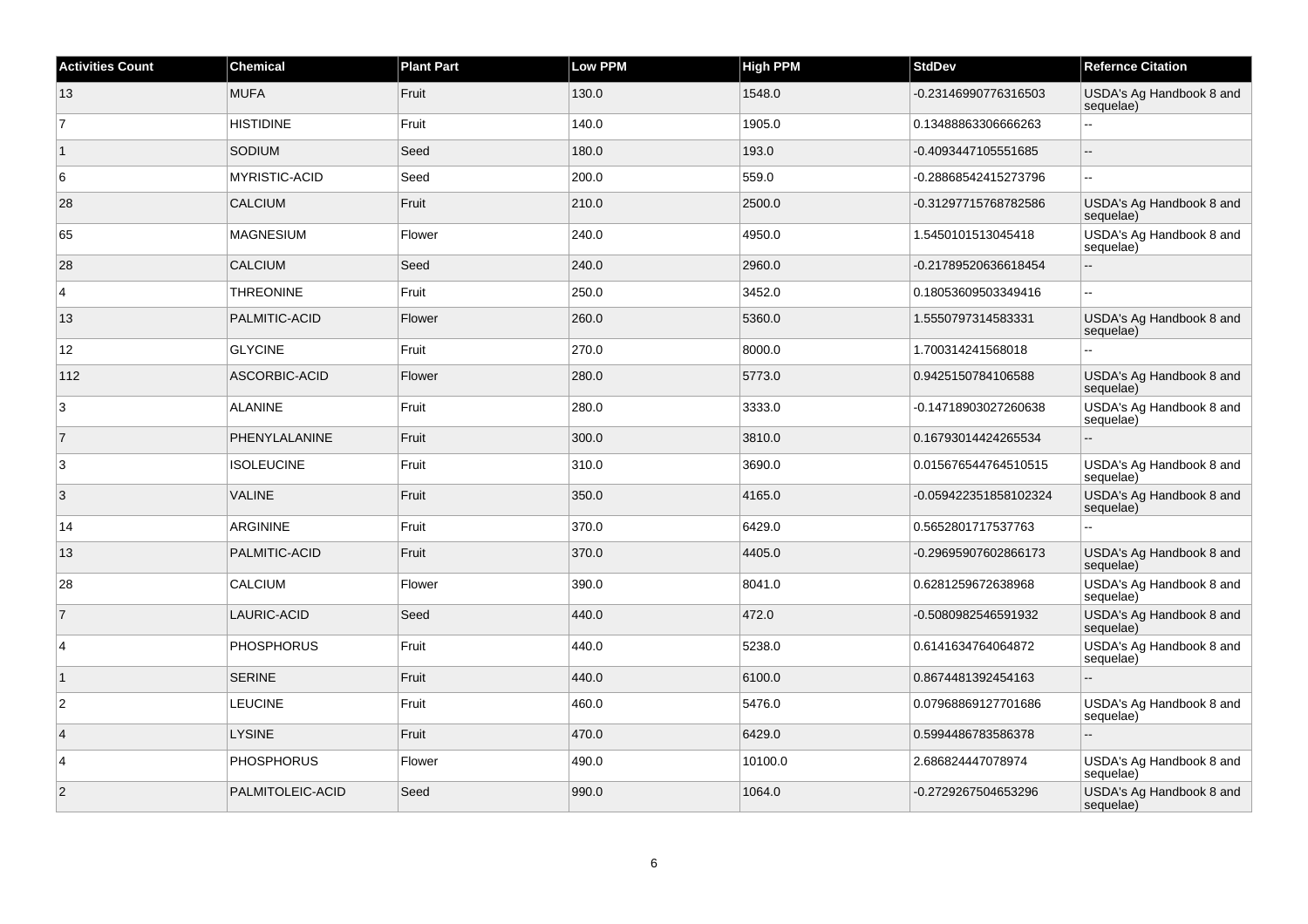| <b>Activities Count</b> | <b>Chemical</b>      | <b>Plant Part</b> | <b>Low PPM</b> | High PPM | <b>StdDev</b>        | <b>Refernce Citation</b>                                                                                                               |
|-------------------------|----------------------|-------------------|----------------|----------|----------------------|----------------------------------------------------------------------------------------------------------------------------------------|
| 3                       | ASPARTIC-ACID        | Fruit             | 1020.0         | 12143.0  | 0.26070734221460257  | USDA's Ag Handbook 8 and<br>sequelae)                                                                                                  |
| 14                      | <b>POTASSIUM</b>     | Flower            | 1730.0         | 35670.0  | 1.6822865837086274   | USDA's Ag Handbook 8 and<br>sequelae)                                                                                                  |
| 15                      | ALPHA-LINOLENIC-ACID | Seed              | 1810.0         | 2750.0   | -0.27664797897567234 |                                                                                                                                        |
| $\boldsymbol{8}$        | <b>GLUTAMIC-ACID</b> | Fruit             | 1840.0         | 35000.0  | 1.6935719269179679   |                                                                                                                                        |
| $\overline{2}$          | <b>CYSTINE</b>       | Seed              | 3010.0         | 3234.0   | 0.05846459641621995  | USDA's Ag Handbook 8 and<br>sequelae)                                                                                                  |
| 14                      | <b>POTASSIUM</b>     | Fruit             | 3400.0         | 40476.0  | 1.9959201140166747   | USDA's Ag Handbook 8 and<br>sequelae)                                                                                                  |
| 29                      | <b>TRYPTOPHAN</b>    | Seed              | 4310.0         | 4630.0   | 0.44501745215638666  | USDA's Ag Handbook 8 and<br>sequelae)                                                                                                  |
| 65                      | MAGNESIUM            | Seed              | 5140.0         | 8500.0   | 2.194307935408216    | ÷.                                                                                                                                     |
| 15                      | <b>METHIONINE</b>    | Seed              | 5195.0         | 7885.0   | 0.9218941593170248   | ä.                                                                                                                                     |
| 14                      | <b>POTASSIUM</b>     | Seed              | 5540.0         | 25000.0  | 1.0931328980431534   | $\overline{a}$                                                                                                                         |
| $\overline{4}$          | <b>THREONINE</b>     | Seed              | 6205.0         | 9701.0   | 0.3497572127196895   |                                                                                                                                        |
| 15                      | <b>FIBER</b>         | Flower            | 6300.0         | 130000.0 | -0.01946664238399821 | USDA's Ag Handbook 8 and<br>sequelae)                                                                                                  |
| $\overline{7}$          | <b>HISTIDINE</b>     | Seed              | 6810.0         | 9615.0   | 0.9280525151100297   | ۵.                                                                                                                                     |
| 8                       | <b>TYROSINE</b>      | Seed              | 9275.0         | 12235.0  | 1.041001842799917    |                                                                                                                                        |
| $\overline{4}$          | <b>PHOSPHORUS</b>    | Seed              | 10600.0        | 12982.0  | 2.015938641351039    | ÷.                                                                                                                                     |
| 15                      | <b>FIBER</b>         | Fruit             | 11000.0        | 130952.0 | -0.10120041632692214 | USDA's Ag Handbook 8 and<br>sequelae)                                                                                                  |
| 1                       | <b>SERINE</b>        | Seed              | 11480.0        | 19825.0  | 1.772899923635598    | $\overline{a}$                                                                                                                         |
| $\overline{3}$          | <b>ALANINE</b>       | Seed              | 11580.0        | 24420.0  | 3.0321935802284528   |                                                                                                                                        |
| 7                       | PHENYLALANINE        | Seed              | 12220.0        | 22845.0  | 1.3499663619426168   | $\sim$                                                                                                                                 |
| 3                       | <b>ISOLEUCINE</b>    | Seed              | 12640.0        | 19825.0  | 1.1909618444245489   | $\sim$                                                                                                                                 |
| 9                       | PHYTIC-ACID          | Seed              | 15000.0        | 22000.0  | 0.3298576936665281   | List, P.H. and Horhammer, L.,<br>Hager's Handbuch der<br>Pharmazeutischen Praxis,<br>Vols. 2-6, Springer-Verlag,<br>Berlin, 1969-1979. |
| $\vert$ 4               | <b>LYSINE</b>        | Seed              | 15580.0        | 21120.0  | 1.221995231537649    |                                                                                                                                        |
| 3                       | <b>CUCURBITIN</b>    | Seed              | 16600.0        | 66300.0  |                      | $\overline{a}$                                                                                                                         |
| 12                      | <b>GLYCINE</b>       | Seed              | 17960.0        | 39220.0  | 4.087033113761383    |                                                                                                                                        |